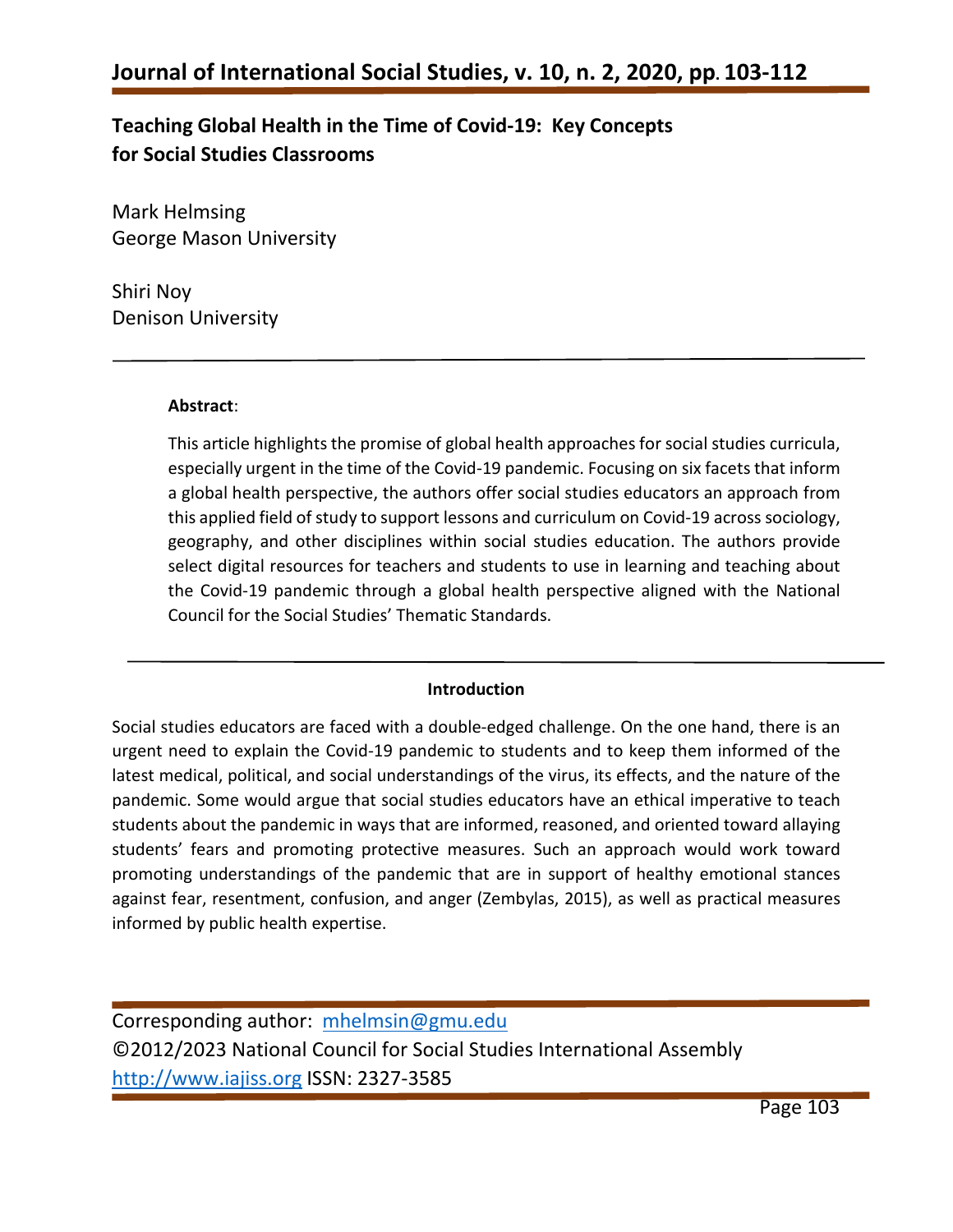# **Journal of International Social Studies, v. 10, n. 2, 2020, pp. 103-112**

Teaching about the pandemic can be an opportunity for social studies educators to position their curriculum as a resource that promotes peace, healing, and global citizenship (Davies, 2004). On the other hand, however, there exists the dilemma of which fields of study and sources of knowledge social studies educators can turn to for shaping and informing the curriculum they teach. For the most part, social studies educators have not taken courses in virology, epidemiology, and cellular biology. While such fields of study may be relevant and important for teachers of the natural sciences, we argue that there are more immediate and accessible fields of study that hold promise for social studies educators when broadening their knowledge base about the Covid-19 pandemic. One such field, the field of global health, is well suited for equipping social studies educators with concepts, terminology, and perspectives that complement existing curricula in sociology, geography, economics, and other disciplines of the social studies.

In this article, we present six key concepts, drawing primarily from the fields of global health and sociology. These concepts enable students to learn about global health and to apply students' own "sociological imaginations" (Mills, 2000) to understanding the pandemic. By making the connection between biography and history through understanding how this pandemic affects their lives. By applying ideas from sociology and global health to understand how key concepts may shape the experience and trajectory of the pandemic, students can engage in social scientific thinking while learning about the pandemic within existing social studies education curricula. While there are many additional public health ideas educators may find valuable and important to incorporate into lesson plans such as herd immunity, prevention methods, and stigma, we focus on broad, more structural global health concepts.

We draw on global health studies, the sociology of health, illness, and development, and other social sciences to highlight a global health approach that we encourage social studies educators to use in their lessons and curriculum. Integrating global health within the social studies curriculum can help move students to think about their lives and the pandemic sociologically, integrate global themes and ideas to the social studies curriculum, and have students consider how key axes of difference such as power, inequality, political economy, and more shape experiences and pathways of this pandemic, not just interpersonally but also internationally and globally.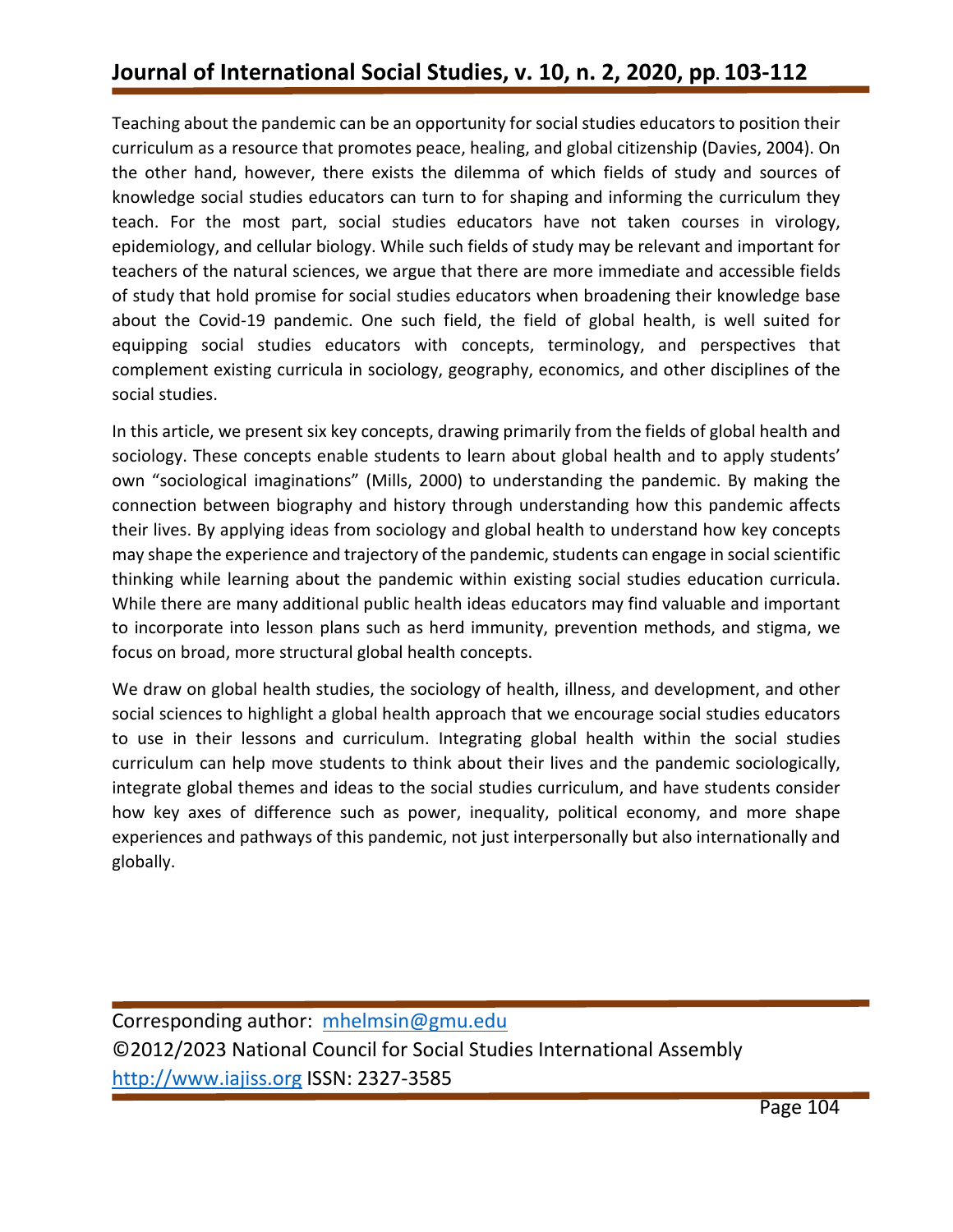### **Defining Global Health**

Much like the very idea of social studies itself, global health is encompassing and shared among many disciplines, including but not limited to the social sciences. Global health is a multidimensional, somewhat unstructured term. This is partly because different disciplines (e.g., public health, sociology, anthropology) conceptualize global health differently. There appears to be, however, a baseline agreement that global health is the study of health across national borders (Beaglehole & Bonita, 2010); that is, global health as a field of inquiry is focused on health challenges, solutions, and determinants across the planet. It is important to note that this definition is global in scope and should be distinguished from previous fields that focused on "international health" or date even further back to the field of "tropical medicine" with an overtly exoticized focus on diseases "over there" in the Global South (Noy, 2019). In this way, global health recognizes that risk is shared globally, albeit not equally. A global health approach reduces stigma of certain populations and regions, a crucial move for social studies educators to make in light of how some people refer to the novel coronavirus in harmful, racist ways, ranging from the "Wuhan virus and "Chinese virus" to the "Kung flu" (Wang, 2020).

Global health encompasses clinical care of individuals and the medical field, but also the social systems and institutions that organize the provision of care, preventative as well as curative approaches, coordination across countries, and both infectious diseases (such as Covid-19 and other pandemics as well as Ebola and tuberculosis) and non-infectious diseases (such as cancer and heart disease). Furthermore, ideas from global health studies provide opportunities for social studies educators to integrate concepts and ideas to support students' systems and economic thinking skills. This can be supported in teaching about the global differences and similarities in financing health care, as well as the production, distribution, and consumption of pharmaceuticals and medical equipment. Indeed, the fourth disciplinary component of economics in Dimension 2 of the College, Career, and Civic Life (C3) Framework for Social Studies State Standards focuses on the global economy. In this framework, students are asked to consider how "economic globalization occurs with cross-border movement of goods, services, technology, information, and human, physical, and financial capital" (NCSS, 2013, p. 39). Social studies educators can use global health as a conceptual horizon for designing inquiries when teaching lessons aligned to the disciplinary concept of the global economy. One such inquiry may ask students to analyze the role of comparative advantage in determining how vaccines for Covid-19 are researched, tested, manufactured, and distributed for consumption within countries and across countries globally.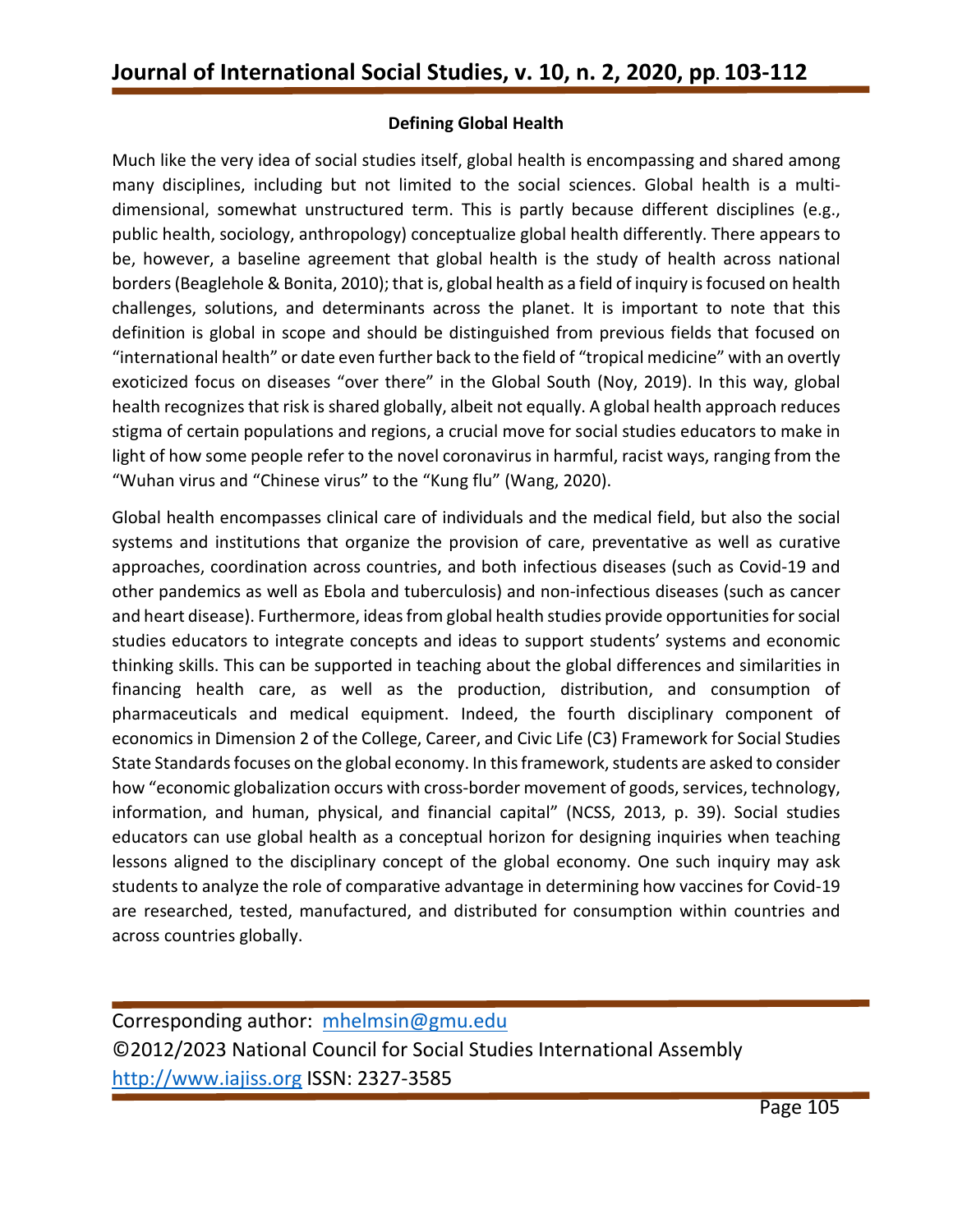#### **What is a Global Health Perspective?**

Interest in global health and global health education has grown over the last few decades (Kerry et al., 2011). Health care costs have surged in response to advances in medical technologies, ageing populations, and the rise of chronic diseases. At the same time, there is growing concern about equity, equal access, and the centrality of the state in ensuring people's right to healthcare. At the forefront of these challenges are national health systems and the international organizations that provide support and facilitate coordination across borders (such as the World Health Organization and Doctors Without Borders/Médicins Sans Frontières).

In an increasingly connected reality—not only via communication but through trade, travel, and migration—pressing public health challenges extend beyond national and regional boundaries. Covid-19 provides a real-time example of the ways in which governments, individuals, businesses, and other institutions and groups are struggling to address this global health challenge. These contemporary challenges and debates in global health can and should be integrated in social studies classes, especially now, as they can prompt students to think about Covid-19 in comparative, broad perspectives. For these and other reasons, a global health perspective supports geographic and spatial thinking skills. The third disciplinary component of geography in Dimension 2 of the College, Career, and Civic Life (C3) Framework for Social Studies State Standards focuses on human population and spatial patterns and movements. A global health perspective supports this disciplinary concept when teaching about Covid-19. For example, students can map and trace the movement and spread of the novel coronavirus across different regions of the world. This allows analysis of how relationships between humans and environments extended or contracted spatial patterns, thinking about networks and connections of transmission of the virus and how such spatial patterns of transmission are in flux with regards to hot spots and outbreaks of the virus.

At the time of this writing, the United States is grappling with a continued string of outbreaks that proliferate across different regions of the country. Students could use a global health approach to compare and contrast responses to the pandemic in the United States, Brazil, Sweden, and New Zealand, as some examples. A global health perspective could also better enable social studies educators to design instruction that "evaluates the impact of economic activities and political decisions on spatial patterns within and among urban, suburban, and rural regions" (NCSS, 2013, p. 43). Students could think globally about how such regional variation affected early outbreaks of the pandemic in northern Italy, Wuhan, and New York City, respectively.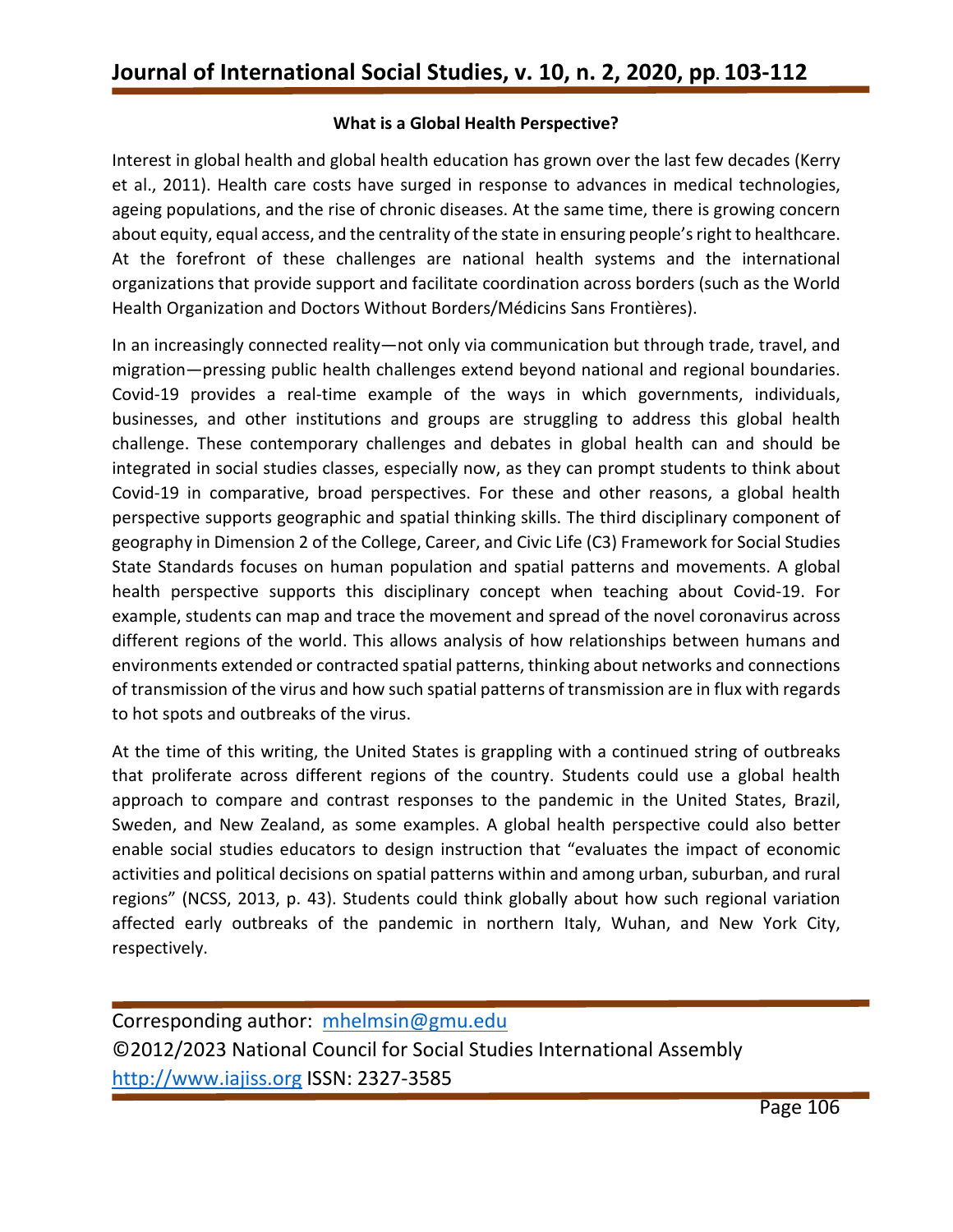### **Preliminary Social Scientific Insights During Covid-19**

Covid-19 has required societies across the world to reimagine everyday aspects of their social lives. Physical distancing, masks, hand-washing, and sanitization are fundamentally reshaping social interactions as well as creating tension and disagreement across civic dimensions of public life, from policy debates over economic reopening and forcing the wearing of face coverings to marches and demonstrations across ideological spectrums, from right-wing protests against perceived government overreach to left-wing protests against racial inequities in treatments and government support. All of this happens against the backdrop of our contexts: homes, neighborhoods, schools, as well as national and international contexts. Research shows that Covid-19 is exacerbating already-existing systems of inequality along lines of race and class (Laster Pirtle, 2020). Research also shows that countries have had different levels of success in containing and managing the spread of the virus (Van Bavel et al., 2020). This has to do with a variety of factors, including differences in peoples' willingness to embrace mask-wearing, health systems, resources and readiness, and the rapidity and types of governmental responses. Underlying these factors are whether and how people understand and respect scientific expertise and whether and how they take a social view of health problems—whether they feel their fates are tied to those of their fellow country-people.

The fourth disciplinary component of civics in Dimension 2 of the College, Career, and Civic Life (C3) Framework for Social Studies State Standards focuses on civic processes, rules, and laws. Teachers can use global health perspectives when teaching students to "evaluate multiple procedures for making governmental decisions at the local, state, national, and international levels in terms of the civic purposes achieved" (NCSS, 2013, p. 34). A global health perspective can enable students to consider how different governmental and civic contexts shape and enable different public health outcomes. Teachers can ask students why, for example, the civic and governmental contexts of China and South Korea allow for specific processes and rules to be enacted that support swift surveillance, contact tracing, and quarantine measures that are different from the civic culture of, say, the United States or Sweden, two nations that have had far different national, civic responses to the pandemic.

### **Key Concepts from the Social Sciences: Opportunities for Student Learning and Reflection**

We offer the following six key concepts that may be useful to teachers incorporating global health into their social studies curriculum. Following these concepts, we list five selected resources teachers can digitally access to deepen their global health perspective on the pandemic as well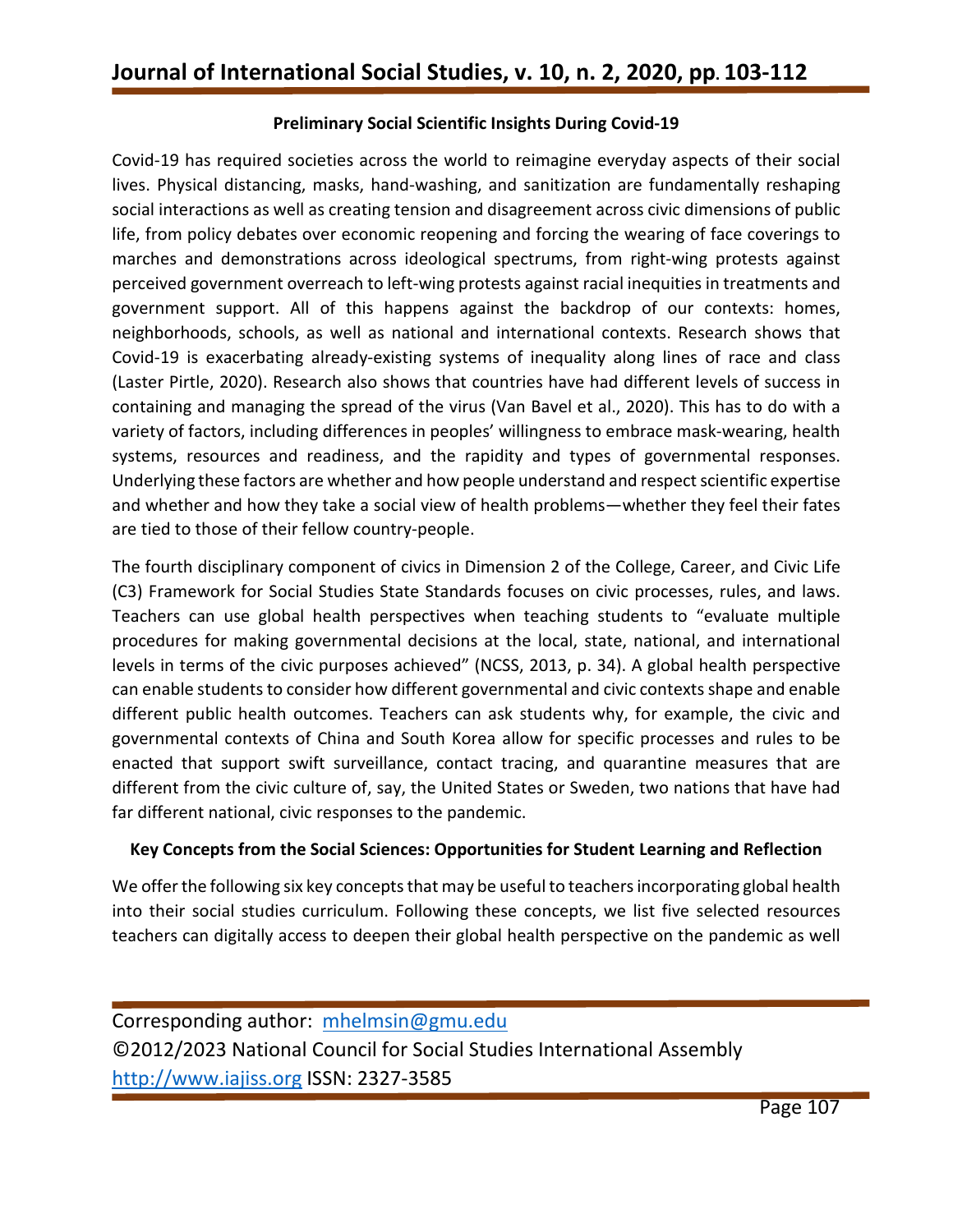as five select resources teachers could assign their students to read and access online to deepen their global health engagement related to the pandemic and beyond. We hope the approaches shared in this article will provide a launching pad for social studies educators to integrate global health ideas into existing social studies curricula.

- 1. **Globalization**: The interconnections across national borders as well as global processes (Martin, Metzger, & Pierre, 2006) in terms of the flow and movement of goods (trade), people (refugees, immigrants, tourists), ideas (ideologies, concepts), technologies (electricity, travel), and communication (internet, phone) are important to understand as they highlight international codependence. A global health approach must consider globalization in order to understand how diseases circulate as well as understanding the spread of ideas and medical technologies, for example.
- 2. **Neoliberalism**: Neoliberalism is widely debated as an ideology or economic approach that focuses on individual (as compared with structural) factors and espouses a free market (rather than state-based) approach (Noy, 2017). Neoliberalism is important to consider in a global health approach because global health challenges (including in pandemics, for example) require coordinated social approaches and regulation that the market may be ill-equipped to provide, as one example.
- 3. **Social determinants of health**: Social determinants of health shift the focus from individual behaviors associated with health outcomes and foreground the conditions in our environments. This approach focuses on aspects such as income inequality, racism, neighborhood disparities, and access to health care that lead to health inequalities and require systemic intervention to improve health (Phelan, Link, & Tehranifar, 2010).
- 4. **International health organizations** (e.g., World Health Organization, World Bank): International organizations can create a forum for coordination between national governments, which is especially important for pandemics, and have important resources in the form of funding and expertise to provide loans and aid to countries. However, these organizations may also create inequalities and are characterized by internal and international political tensions and inequities (Chorev, 2012; Noy, 2017; Shandra, Nobles, London, & Williamson, 2004).
- 5. **Sustainable Development Goals (SDGs)** and their predecessor, Millennium Development Goals (MDGs): The sustainable development goals (SDGs) were adopted in 2015 by United Nations member states to help "end poverty, protect the planet, and ensure that all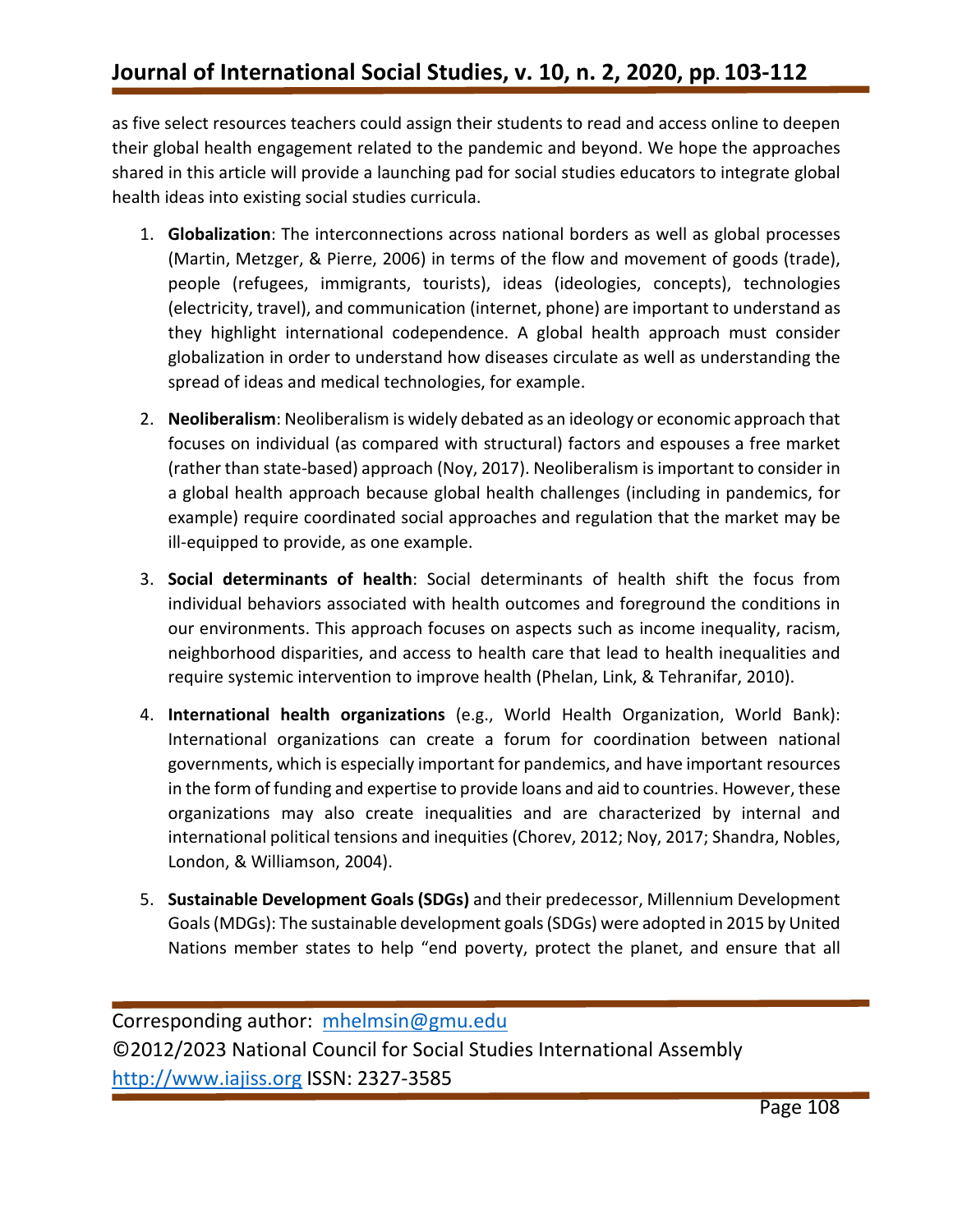people enjoy peace and prosperity by 2030" [\(http://www.undp.org/content/undp/en](http://www.undp.org/content/undp/en%20/home/sustainable-development-goals.html)  [/home/sustainable-development-goals.html\)](http://www.undp.org/content/undp/en%20/home/sustainable-development-goals.html). The third goal focuses on health and wellbeing, and many global health efforts rely on the UN system for coordination.

6. **Comparative Health Systems**: A key part of understanding global health is making sense of differences between countries' health systems and how privately versus publicly funded systems, the organization of health (e.g., hospitals, clinics), and insurance coverage and schemes, as some examples, are related to health outcomes and policies (Blank, Burau, & Kuhlmann, 2017; Mechanic & Rochefort, 1996; Noy, 2018). A global health approach should consider how these differences affect how health systems may be equipped to deal with pandemics and global health challenges.

Select Resources for Teachers

1. The United Nations Development Programme's case studies of COVID-19 across countries: [https://www.undp.org/content/undp/en/home/Covid-19-pandemic-response/socio-economic](https://www.undp.org/content/undp/en/home/covid-19-pandemic-response/socio-economic-impact-of-covid-19.html)[impact-of-Covid-19.html](https://www.undp.org/content/undp/en/home/covid-19-pandemic-response/socio-economic-impact-of-covid-19.html)

2. An article in *Nature: Human Behavior*, "Using Social and Behavioural Science to Support COVID-19 Pandemic Response": <https://www.nature.com/articles/s41562-020-0884-z>

3. The Council on Foreign Relations' report comparing six health care systems in a pandemic: <https://www.cfr.org/backgrounder/comparing-six-health-care-systems-pandemic>

4. An article from *The Chicago Reporter* explaining the built-in racial inequities of responding to Covid-19: [https://www.chicagoreporter.com/flatten-whose-curve-Covid-19-response-overlooks](https://www.chicagoreporter.com/flatten-whose-curve-Covid-19-response-overlooks%20-built-in-racial-inequities/)  [-built-in-racial-inequities/](https://www.chicagoreporter.com/flatten-whose-curve-Covid-19-response-overlooks%20-built-in-racial-inequities/)

5. The International Sociological Association's Research Committee on Social Classes and Social Movements panel on changing solidarities and collective action in the time of Covid-19: https:// www. youtube.com/watch?v=1qBieYRFCIc&feature=emb\_title

Select Resources for Students

1. Exploring the Sustainable Development Goals through facts, figures, and short articles

a. Data dashboard to explore, monitor, and visualize Sustainable Development Goals data[: http://www.sdgsdashboard.org/](http://www.sdgsdashboard.org/)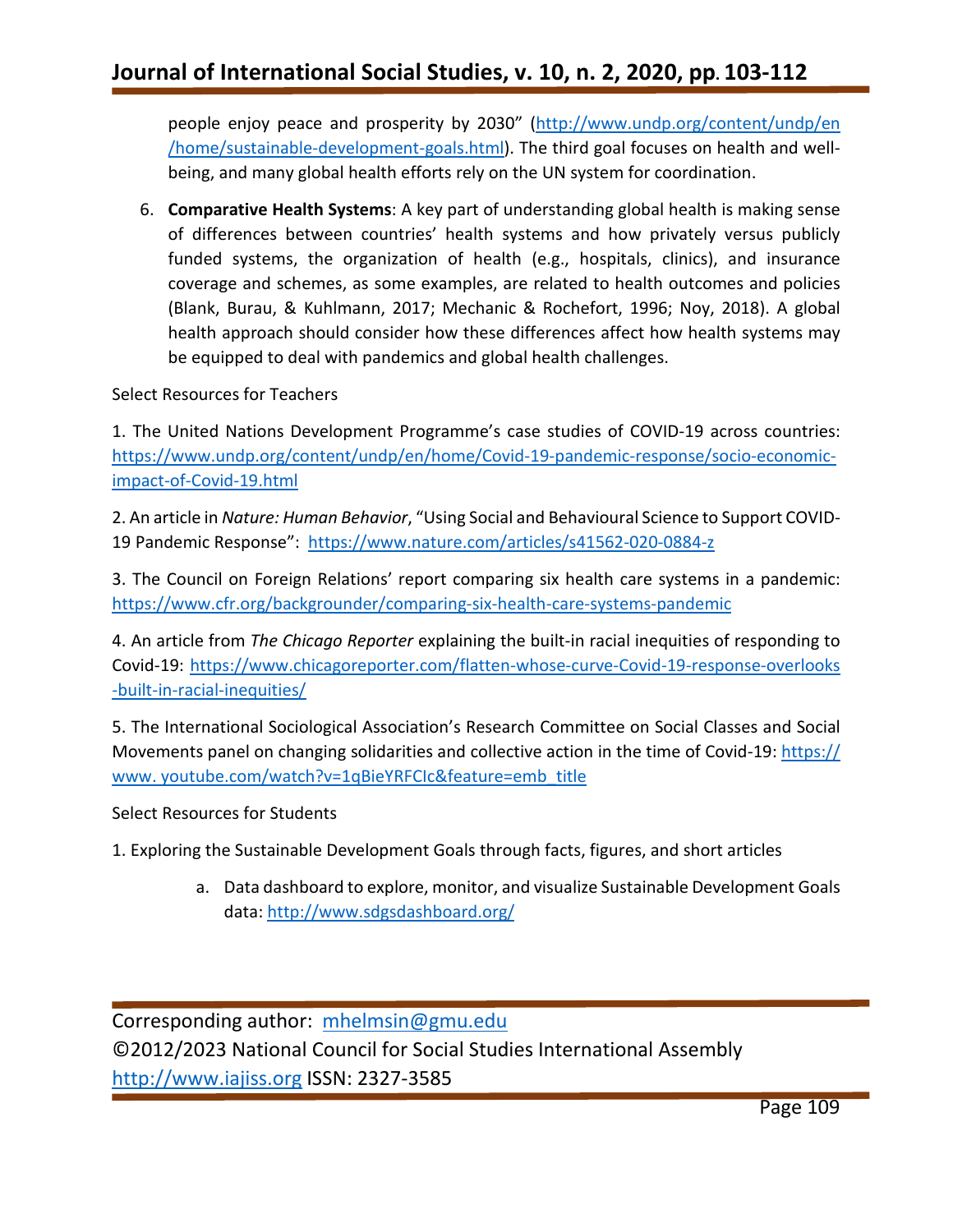## **Journal of International Social Studies, v. 10, n. 2, 2020, pp. 103-112**

- b. Goal 3 on good health and well-being: [https://www.undp.org/ content/undp/](https://www.undp.org/%20content/undp/%20en/home/sustainable-development-goals/goal-3-good-health-and-well-being.html)  [en/home/sustainable-development-goals/goal-3-good-health-and-well](https://www.undp.org/%20content/undp/%20en/home/sustainable-development-goals/goal-3-good-health-and-well-being.html)[being.html](https://www.undp.org/%20content/undp/%20en/home/sustainable-development-goals/goal-3-good-health-and-well-being.html)
- 2. *The New York Times* Interactive Coronavirus Map: [https://www.nytimes.com/ interactive](https://www.nytimes.com/%20interactive%20/2020/world/coronavirus-maps.html)  [/2020/world/coronavirus-maps.html](https://www.nytimes.com/%20interactive%20/2020/world/coronavirus-maps.html)
- 3. An article in *The New York Times* on the global health puzzle of seeing different effects of Covid-19 across different national and regional contexts: https://www.nytimes.com/ [2020/05/03/world/asia/coronavirus-spread-where-why.html](https://www.nytimes.com/%202020/05/03/world/asia/coronavirus-spread-where-why.html)
- 4. An article in *Contexts: Sociology for the Public* discussing structural inequalities and the pandemic:<https://contexts.org/blog/inequality-during-the-coronavirus-pandemic/#vargas>
- 5. An article in *USA Today* on masks as a social intervention: https://www. usatoday.com/ story/ opinion/2020/05/14/require-masks-stop-coronavirus-spread-over-100-health-leaderscolumn/5182076002/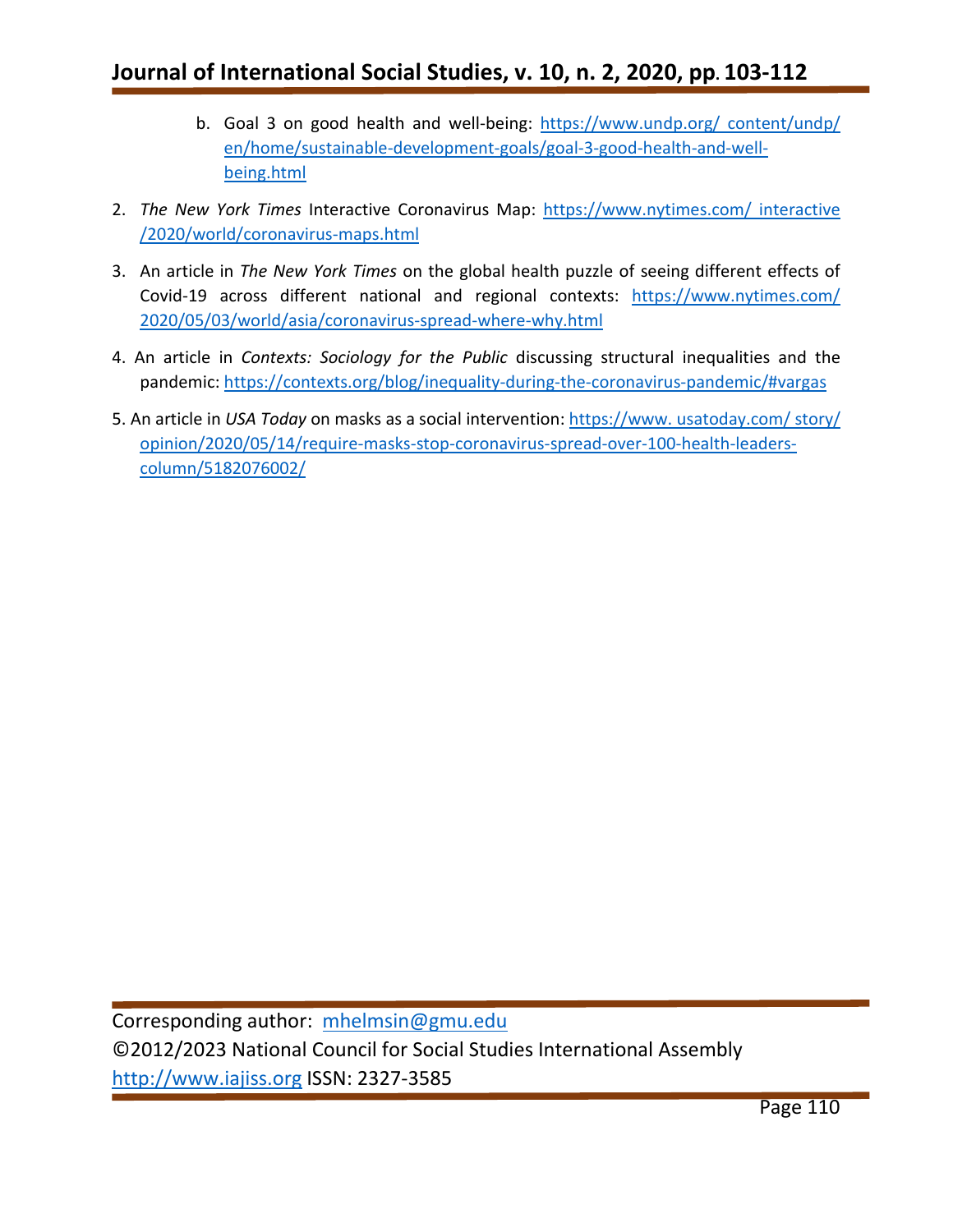#### **References**

- Beaglehole, R., & Bonita, R. (2010). What is global health? *Global Health Action*, *3*. 10.3402/gha.v3i0.5142.<https://doi.org/10.3402/gha.v3i0.5142>
- Blank, R., Burau, V., & Kuhlmann, E. (2017). *Comparative health policy*. Macmillan International Higher Education.
- Chorev, N. (2012). *The World Health Organization between north and south*. Cornell University Press.
- Davies, L. (2004). *Education and conflict: Complexity and chaos.* Routledge.
- Kerry, V. B., Ndung'u, T., Walensky, R. P., Lee, P. T., Kayanja, V. F. I. B., & Bangsberg, D. R. (2011). Managing the demand for global health education. *PLoS Med*, *8*(11), e1001118.
- Laster Pirtle, W. N. (2020). Racial capitalism: A fundamental cause of novel coronavirus (COVID-19) pandemic inequities in the United States. *Health Education & Behavior*, *47*(4), 504- 508.
- Martin, D., Metzger, J.-L., & Pierre, P. (2006). The sociology of globalization: Theoretical and methodological reflections. *International Sociology*, *21*(4), 499-521. [https://doi.org/](https://doi.org/%2010.1177/0268580906065298)  [10.1177/0268580906065298](https://doi.org/%2010.1177/0268580906065298)
- Mechanic, D., & Rochefort, D. A. (1996). Comparative medical systems. *Annual Review of Sociology*, *22*(1), 239-270.
- Mills, C. W. (2000). *The sociological imagination (1959)*. Oxford University Press.
- Noy, S. (2017). *Banking on health: The World Bank and health sector reform in Latin America*. Palgrave Macmillan.
- Noy, S. (2018). Healthy targets? World Bank projects and targeted health programmes and policies in Costa Rica, Argentina, and Peru, 1980–2005. *Oxford Development Studies*, *46*(2), 164-183.<https://doi.org/10.1080/13600818.2017.1346068>
- Noy, S. (2019). An emergent sociology of global health and development: An introduction. *Sociology of Development*, *5*(1), 1-8. Retrieved from https://socdev. ucpress.edu/ content/5/1/1.full.pdf+html